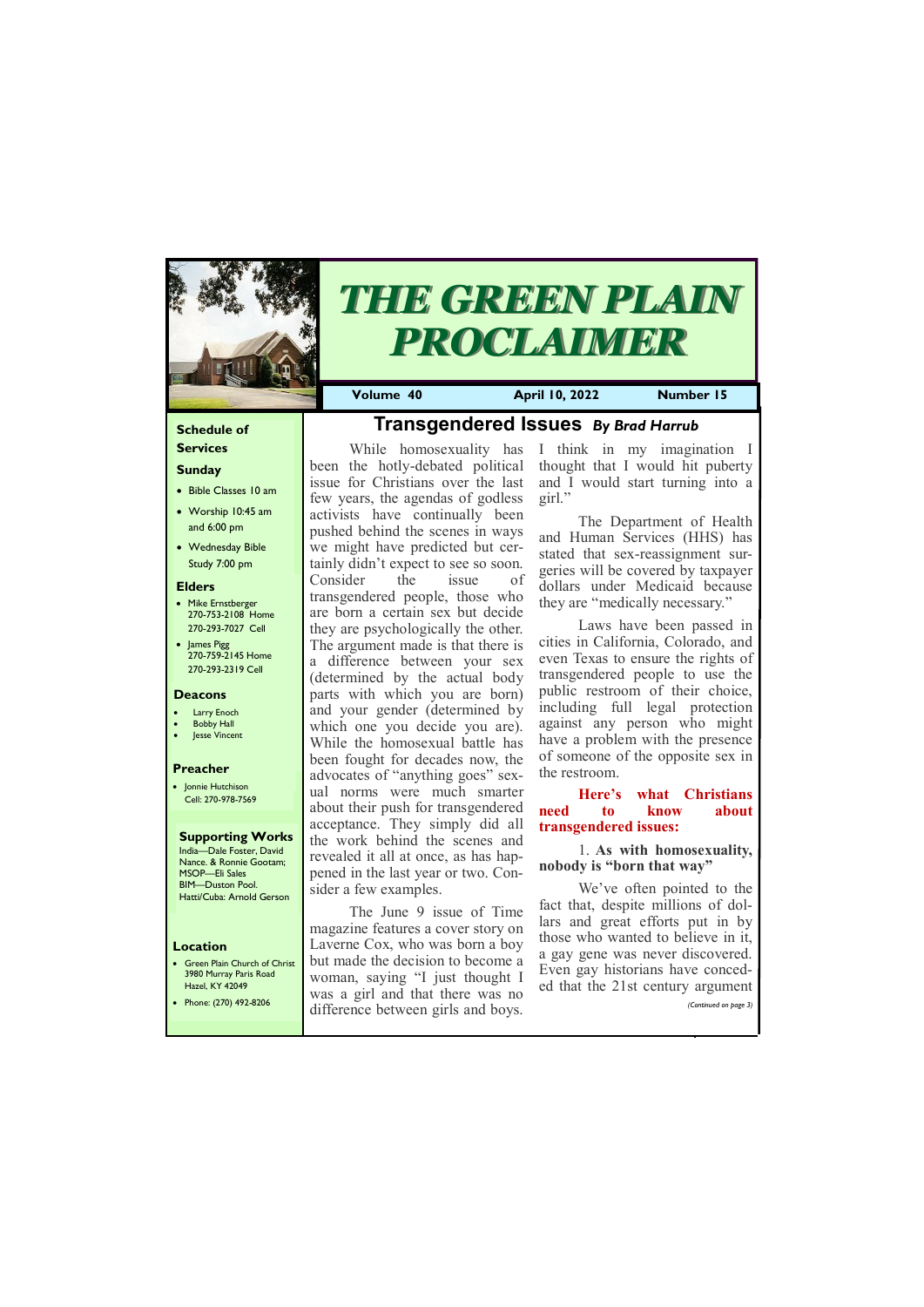#### NEWS AND NOTES

*REMEMBER IN PRAYER: Green Plain members*: Peggy Jarvis, Joanne Barnes, Maxine Pool, Jim Fielder, Larry Enoch, Mary and Jim Lowrie, Margorie and Hayes Grady, Jesse and Mary Vincent, Bobby and Sue Hall and Marie Wyatt.

*Family and Friends:* Jerry Lovett, Teresa Tacker, Kenneth Mizell, Dale Pentecost, Brett Wyatt, Roger Rhoades, Nancy Rhodes, Joel White, Nat and Rita Evans, Larry and Rose Wyatt and Bonnie Byerly.

- Please continue to pray for our brethren in Ukraine and an end to hostilities. We sorrow with so many who have lost loved ones in this conflict. Remember, the effective fervent prayers of the righteous avail much (James 5:16).
- **PANTRY ITEMS April 2022: 3—Paper Towels; 10—Kleenex; 17—Toilet Paper; 24—Vienna Sausages.** Please bring any additional items you wish for the "blessing box" which is located next to the breezeway on the north side of the building.
- **April 2022 Birthdays:** 1-Tina Wyatt; 3-Mary Lowrie; 24-Dave Thompson; 27-Steve Enoch; 29-Sue Hall;
- *ENROLL IN A FREE BIBLE CORRECSPONDENCE COURSE. Send your name and complete mailing address and phone number to Green Plain church of Christ 3980 Murray Paris RD Hazel, KY 42049 or email your request to greenplaincoc@gmail.com. You may also enroll on our website.: greenplainchurchofchrist.org***.**
- **HOME BIBLE STUDY; We offer a FREE in-home Bible study entitled** *"Back to the Bible"* **or anyone who is interested in gaining more knowledge of the Bible. Simply contact us to schedule a time for your study.**

#### **Page 2**

#### **THOSE TO SERVE April 2022**

**Announcements: Bobby Hall Preside at Lord's Table AM: Larry & Chad Preside at Lord's Table PM: 3—Chat; 10—Larry; 17—Chad. 24—Larry Opening Prayer AM 3—Mike; 10—Bobby; 17—James; 24—Jim Closing Prayer AM 3—Perry; 10—Dave; 17—Junior; 24—Roy Song Leaders: AM Perry-; PM Mike-; WED Chad Count Contribution: Larry & Chad**

### *LESSONS TODAY*

**Bible Study-10 AM** *The Book of Acts* **Worship**

**10:45 am***— "What Shall I Do With Jesus?"*

| <b>Usher: Jesse</b> | A Study of 1 John |
|---------------------|-------------------|
|                     | <b>7:00 PM</b>    |

**6 pm—** *"What Do You Do More Than Others?"*

**Wednesday Bible Class** *A Study of 1 John*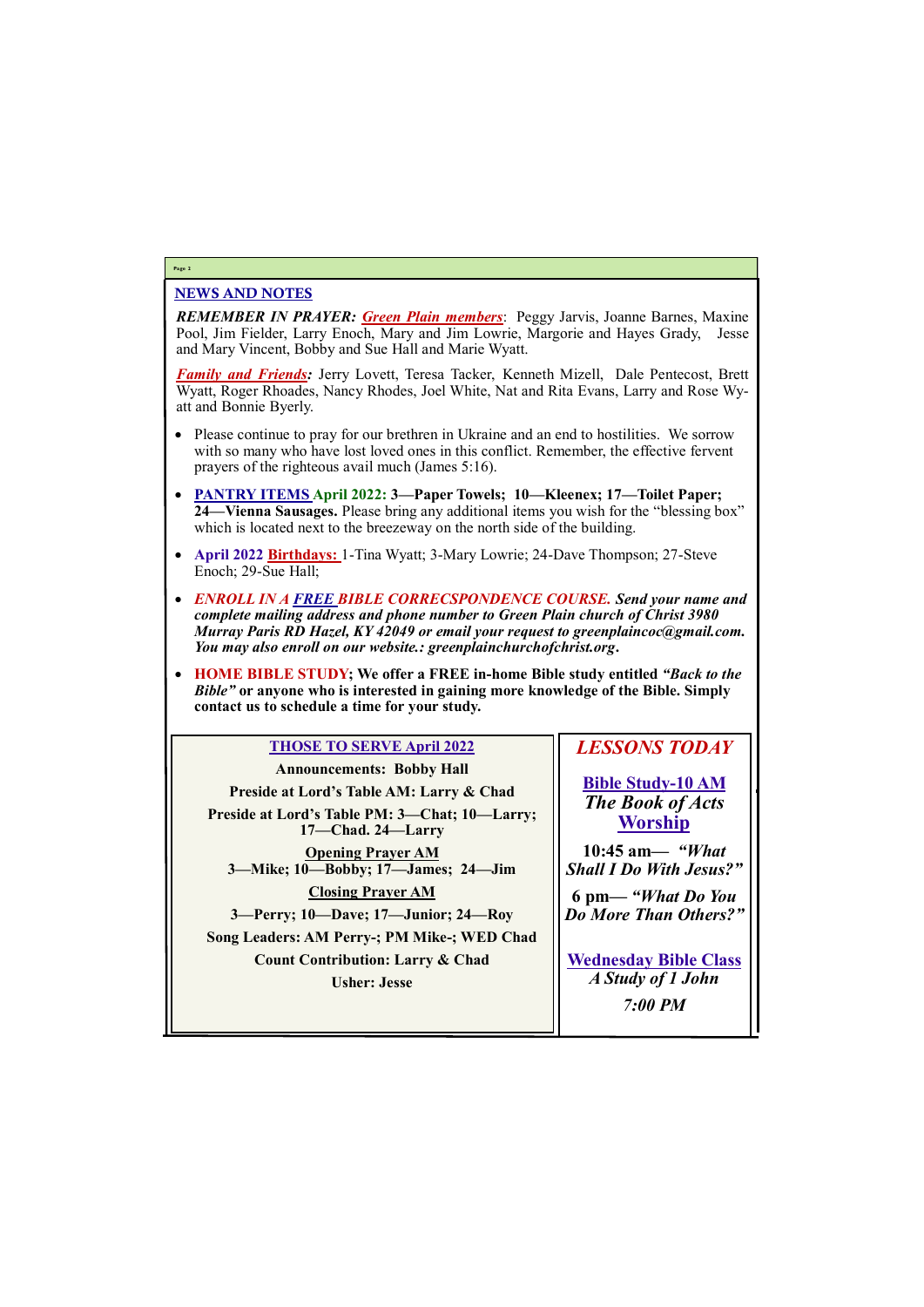**Page 3**

that homosexuality is innate is something all of human historical understanding contradicts. The same can be said for transgender people. Similar to homosexuality, transgenderedness was medically considered a mental disorder until recently – chemically more a matter of gender misidentity than gender identity. The factors that make a person choose the opposite gender have long been understood as tied to uncertain childhood environments and confusion as a child, something Lavern Cox even pointed to in the Time interview. Modern sexual acceptance doesn't change those facts.

**2. God doesn't make mistakes** In the creation account we can see exactly what God intended for mankind when Genesis says, "So God created man in His own image; in the image of God He created him; male and female He created them… Then God saw everything that He had made, and indeed it was very good" (Gen. 1:27, 31a). One cannot believe in God's sovereignty, biblical inerrancy, and the created order of male/female relationships and still buy into the idea that people were put in the wrong body. Sure, the schools (one of the first places transgender restrooms were debated) and our culture in general will try to educate young people to tolerate those who are not content living as the person God made them, but we must continue to speak the truth and

hold the line where God's Word created it. Additionally, the Bible also speaks out against those who are effeminate (1 Corinthians 6:9), proving that God expects people to live as they are created.

**3. We need to be prepared** Just as homosexuality is beginning to hit the church, with lawsuits occurring in other countries that won't be far behind here, transgender people will want to be accepted unconditionally by churches as well. While we should treat all people equally – as sinners like us in need of God's love – parents should be very wary of the people around their families as transgendered restroom use opens the possibility of all kinds of new dangers.

We live in a world that needs God as much as it ever has and a country that is as far from Him as it ever has been. That doesn't mean our cause is hopeless. The one positive lesson we can learn from the homosexual and transgender communities is that consistent, tireless, coordinated efforts to spread their message have worked out perfectly according to plan. Until we are so dedicated to our goal of turning our culture back to Christ that we put aside all distractions and work together with one goal and one mind, we'll never enjoy the success they have. With God's guidance and a lot of prayer we can do it, though. Let's win this battle. Soldiers of Christ, arise!

#### *(Continued from page 1)*

### **ONE THING LEADS TO ANOTHER** *By Kevin Cauley*

This morning when I got into work, I set about on the task of trying to get my plastic carpet protector under my office chair to quit scooting across the floor. This led me to a local hardware store for some Velcro, but the Velcro wouldn't stick to the carpet, so I opted for a big strip of shelving liner that has non-skid properties. After lifting the large plastic carpet protec-

tor, the obviously dirty carpet beneath needed to be vacuumed, so I got the vacuum, cleaned the *(Continued on page 4)*

carpet, and then vacuumed the whole office afterward. This led to straightening up the office in other ways: shelving books, storing papers, trashing empty cardboard boxes, removing some equipment that was no longer needed – all from just trying to get my carpet protector to stay in place! It was a full morning's work. Sometimes, one thing just leads to another.